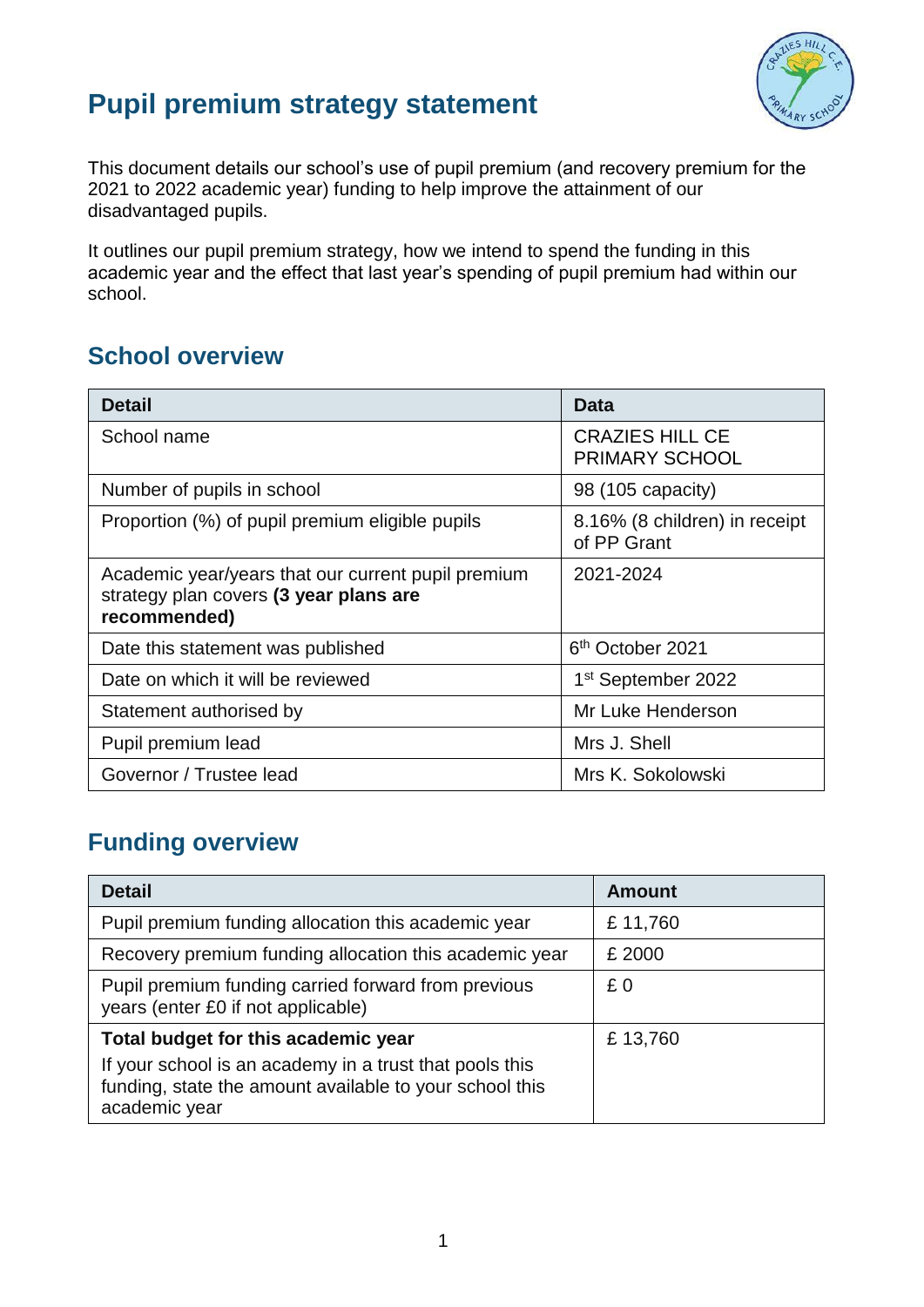# **Part A: Pupil premium strategy plan**

#### **Statement of intent**

In our school, our Christian vision shapes all we do. All members of the school community are committed to upholding the Crazies Hill CE Primary Christian values:

- Relationships
- Resilience
- Respect

At Crazies Hill Church of England Primary School, we believe that the highest possible standards can only be achieved by having the highest expectations of all learners. Some pupils from disadvantaged backgrounds require additional and bespoke support; therefore, we will use the all the resources available to provide equity of opportunity and to enable the children to build strong foundations for the future.

#### **Challenges**

This details the key challenges to achievement that we have identified among our disadvantaged pupils.

| <b>Challenge</b><br>number | Detail of challenge                                                                                                                                                                                                           |
|----------------------------|-------------------------------------------------------------------------------------------------------------------------------------------------------------------------------------------------------------------------------|
|                            | Remote learning was generally less successful for this group of children<br>for various and often complex reasons                                                                                                             |
| $\mathcal{P}$              | Complex learning difficulties compound issues around confidence and<br>attainment                                                                                                                                             |
| 3                          | Some children in this category, who have recently joined our school, are<br>significantly below age related expectations and need to consolidate key<br>concepts before they can access learning pitched for their year group |
| 4                          | The vocabulary gap between some of our disadvantaged children and<br>their peers impacts on writing, reading comprehension and spoken<br>contributions                                                                        |
| 5                          | Social and emotional needs affect learning                                                                                                                                                                                    |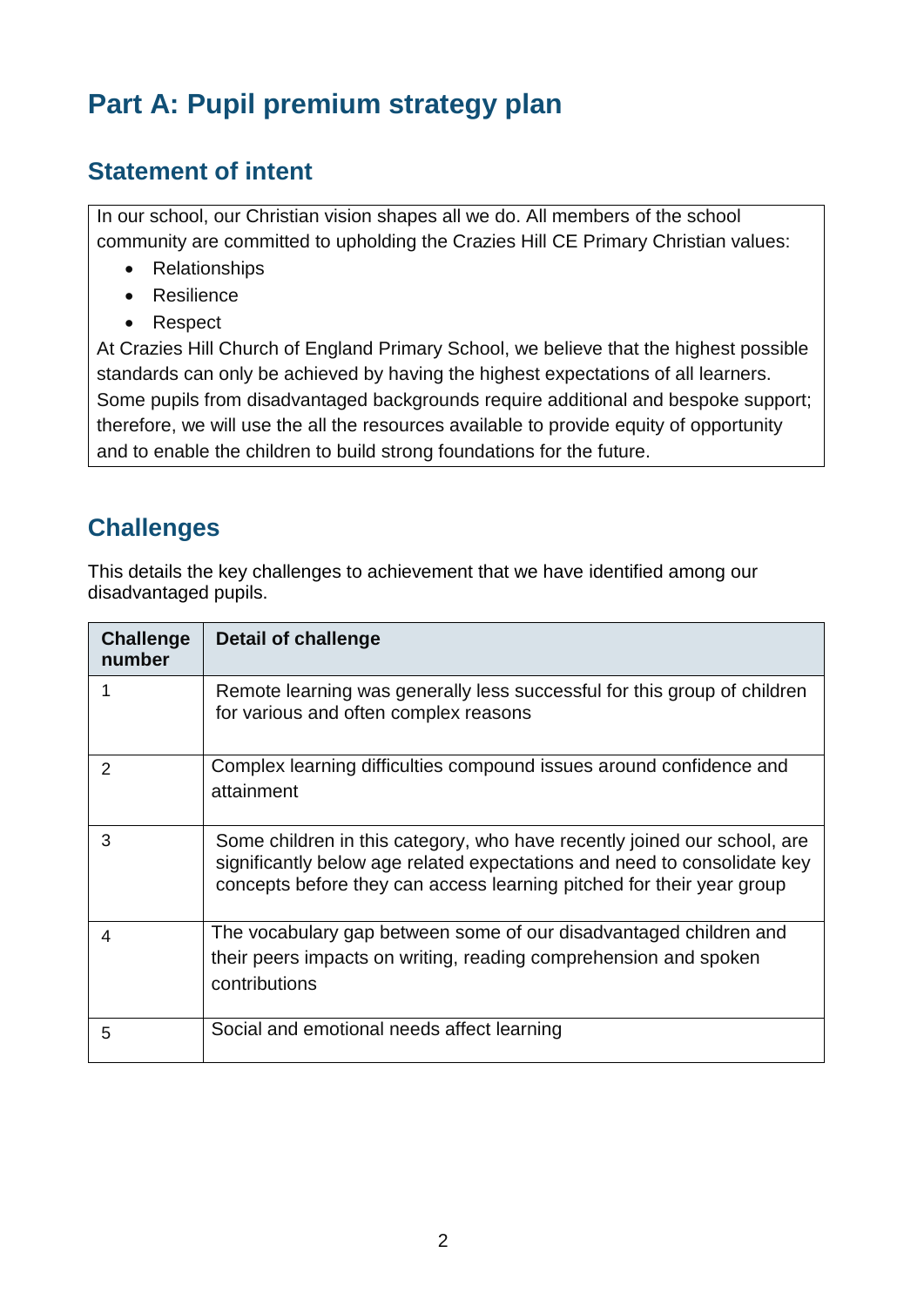### **Intended outcomes**

This explains the outcomes we are aiming for **by the end of our current strategy plan**, and how we will measure whether they have been achieved.

| <b>Intended outcome</b>                                                                                                                                                                                            | <b>Success criteria</b>                                                                                                                                             |
|--------------------------------------------------------------------------------------------------------------------------------------------------------------------------------------------------------------------|---------------------------------------------------------------------------------------------------------------------------------------------------------------------|
| Teaching in school and at home, (in the<br>event of another local lockdown) will be<br>provide consistent good quality provision<br>that will enable each child to make good<br>progress                           | Good progress (6 steps or above) will be<br>made irrespective of disruption in face to<br>face schooling                                                            |
| Ambitious individualised programmes of<br>support are in place to address complex<br>learning difficulties Specialist support<br>supplements school expertise in meeting<br>needs. All children make good progress | Good progress (6 steps or above) will be<br>made irrespective of special educational<br>needs.                                                                      |
| Excellent teaching and individualised<br>provision results in accelerated progress                                                                                                                                 | The gap between attainment and age<br>related expectations is closed.                                                                                               |
| Language support enables children to use<br>Tier 2 and 3 vocabulary to express their<br>understanding and ideas                                                                                                    | Knowledge Organisers clearly outline<br>the subject specific vocabulary to aid<br>understanding and retention<br>Children's spoken and written language<br>develops |
| Progress in reading through introduction<br>of new prescriptive phonics programme<br>Read, Write, Inc                                                                                                              | Older children will make more rapid<br>progress to marrow their gaps in phonic<br>knowledge                                                                         |
|                                                                                                                                                                                                                    | Younger children will make more rapid<br>progress with developing their phonic<br>knowledge                                                                         |
| Strong mental health enables children to<br>focus in class and challenge themselves                                                                                                                                | Children have positive attitudes to<br>learning and are confident to try new<br>things                                                                              |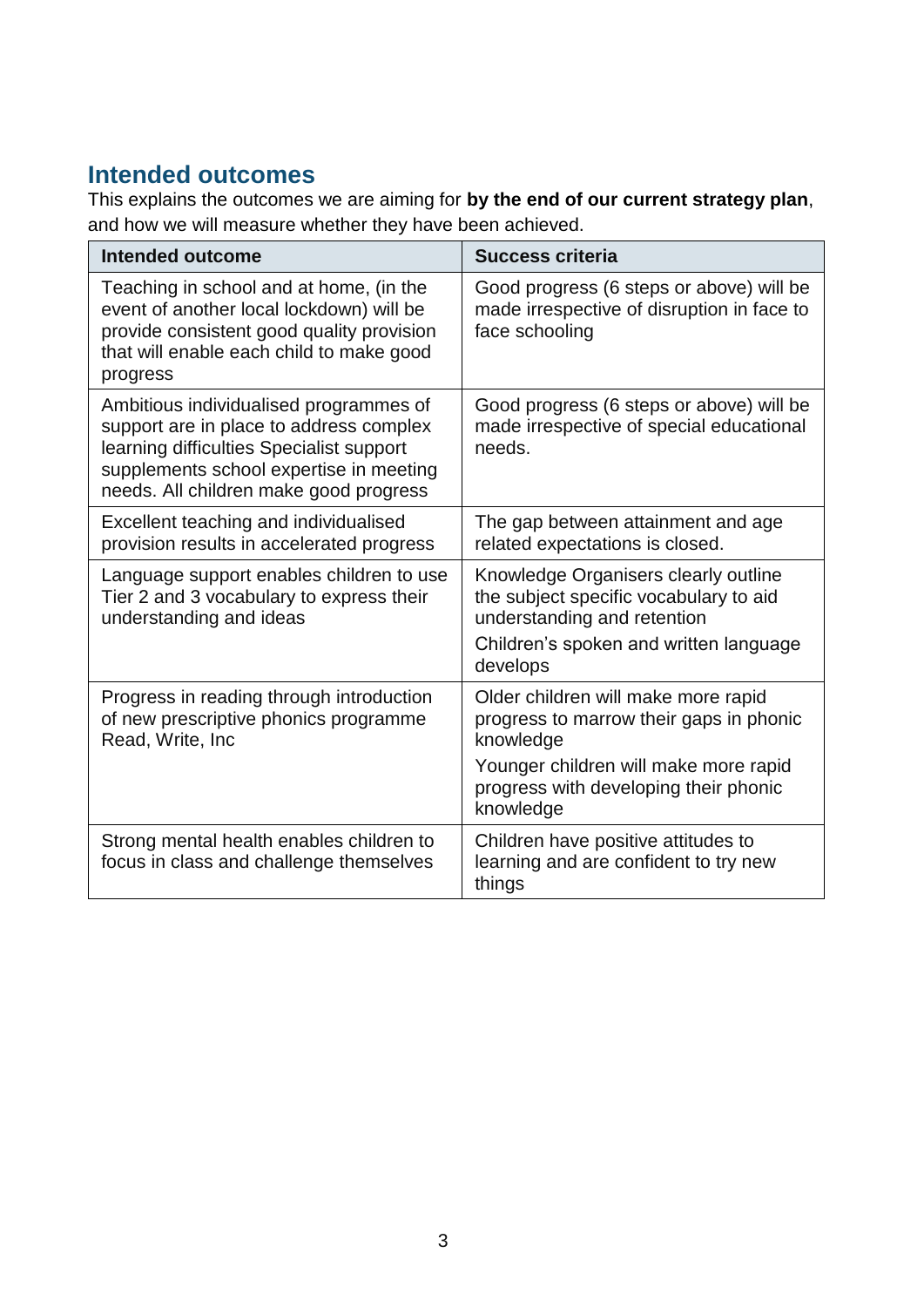### **Activity in this academic year**

This details how we intend to spend our pupil premium (and recovery premium funding) **this academic year** to address the challenges listed above.

#### **Teaching**

Budgeted cost: £ 5000

| <b>Activity</b>                                                             | <b>Evidence that supports this</b><br>approach                                                                                       | <b>Challenge</b><br>number(s)<br>addressed |
|-----------------------------------------------------------------------------|--------------------------------------------------------------------------------------------------------------------------------------|--------------------------------------------|
| <b>Wellbeing Specialists</b><br>engaged to provide<br>curriculum enrichment | Independent advice/Reports                                                                                                           | 5                                          |
| 'Catch Up' sessions /<br>Targeted support                                   | Teacher assessment<br>QLA/Qualitative assessment<br>EEF research                                                                     | 1,2,3                                      |
| Read, Write, Inc.                                                           | Progress in phonics shown by half termly<br>assessments<br>Progress in reading shown by the colour<br>bands and target tracker steps | 4                                          |

#### **Targeted academic support**

Budgeted cost: £4000

| <b>Activity</b>                                                                                                                                       | <b>Evidence that supports this</b><br>approach                                                                                                                                                        | <b>Challenge</b><br>number(s)<br>addressed |
|-------------------------------------------------------------------------------------------------------------------------------------------------------|-------------------------------------------------------------------------------------------------------------------------------------------------------------------------------------------------------|--------------------------------------------|
| Small group / 1:1 sessions:<br>Pre-learning / over-<br>learning sessions to clarify<br>understanding and allow<br>time for pupil questions.           | Impact of pre-learning evident in previous<br>units of work and assessments. Child<br>reports that it helps prior to whole-class<br>learning. Over-learning sessions to help<br>chid retain knowledge | 1,2,3                                      |
| At least 5/10min support<br>during Maths and English<br>lessons to articulate<br>thinking.                                                            | Additional small group support within<br>lessons to secure understanding of key<br>information. Focused questioning allows<br>challenge and assesses progress towards<br>ARE.                         | 1,2,3                                      |
| Opportunities to share<br>work and raise self-<br>esteem. Tilt to engage and<br>ensure more vulnerable<br>learners feel rewarded in<br>their learning | The child's low self-esteem has been greatly<br>improved by sharing and celebrating<br>successes.                                                                                                     | 3                                          |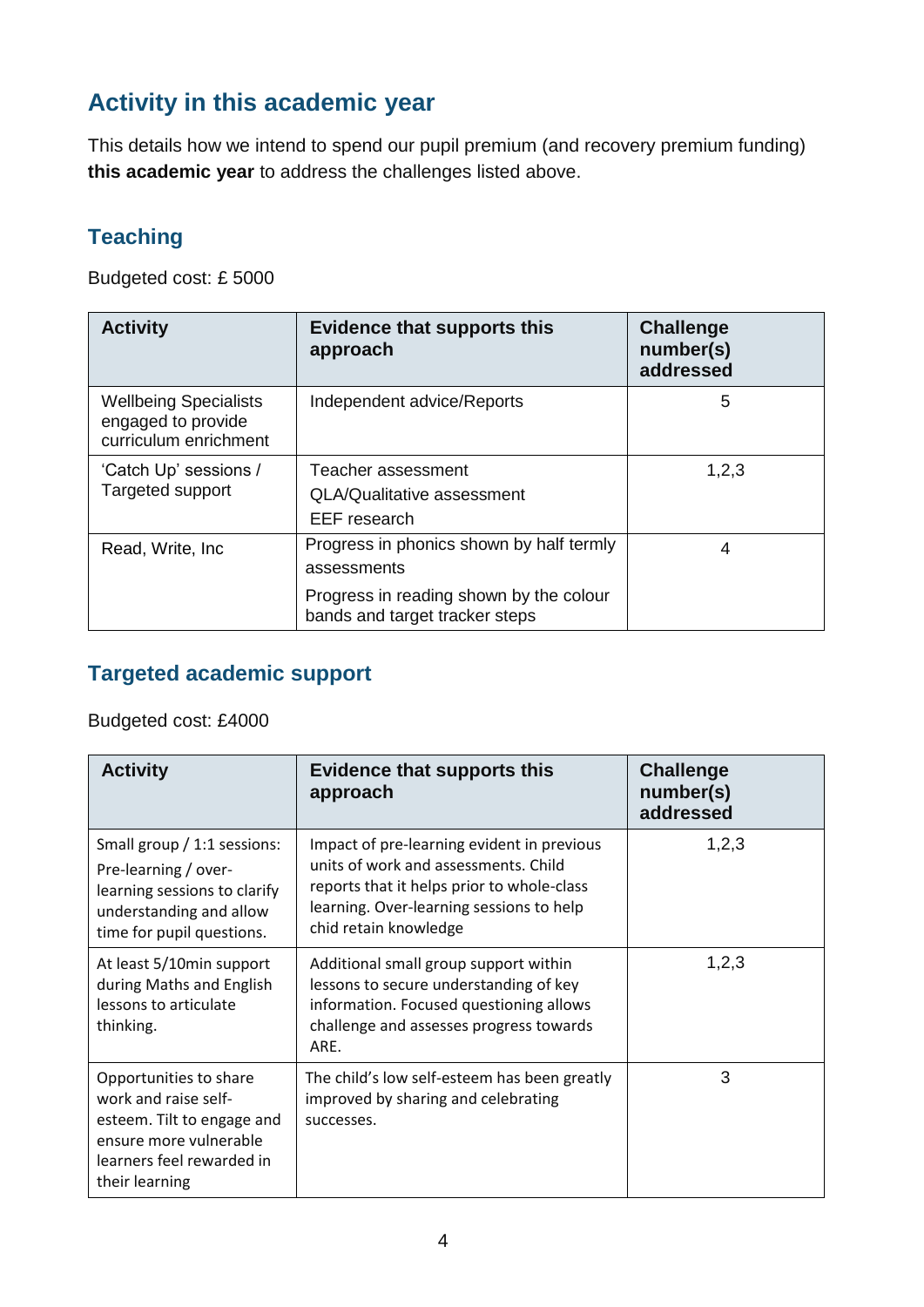| Introduction of RWI in<br><b>EYFS and KS1. Resources</b><br>used for older vulnerable<br>learners still needing to<br>consolidate their phonic<br>knowledge  | New prescriptive phonics teaching materials<br>and resources used to accelerate<br>development of phonic knowledge<br>The wide variety of books on offer in the<br>reading scheme help to engage children and<br>nurture a love for reading. | 4 |
|--------------------------------------------------------------------------------------------------------------------------------------------------------------|----------------------------------------------------------------------------------------------------------------------------------------------------------------------------------------------------------------------------------------------|---|
| 1:1 reading and<br>comprehension support.<br>Encouragement to read<br>for pleasure.<br>Opportunities to widen<br>reading and additional<br>books to go home. |                                                                                                                                                                                                                                              |   |

#### **Wider strategies (for example, related to attendance, behaviour, wellbeing)**

#### Budgeted cost: £4760

| <b>Activity</b>                                                                                              | <b>Evidence that supports this</b><br>approach                                                                                                                                                                                                            | <b>Challenge</b><br>number(s)<br>addressed |
|--------------------------------------------------------------------------------------------------------------|-----------------------------------------------------------------------------------------------------------------------------------------------------------------------------------------------------------------------------------------------------------|--------------------------------------------|
| Offer a wider range of<br>extra-curricular<br>enrichment activities                                          | Without the school's support children would<br>not benefit from a rich variety of learning<br>experiences. Practical support is sometimes<br>necessary for children to have the same<br>equipment and resources which adds to this<br>feeling of identity | 5                                          |
|                                                                                                              | Children feel a strong sense of belonging<br>and identity in the school. They experience<br>being challenged in a wide range of contexts                                                                                                                  |                                            |
| Funded drop off club<br>sessions available.                                                                  | Decreasing barriers to attendance help the<br>children to fully access the curriculum                                                                                                                                                                     | 5                                          |
| Transport to and from<br>school if necessary                                                                 | Decreasing barriers to attendance help the<br>children to fully access the curriculum and<br>enrichment offers                                                                                                                                            | 5                                          |
| Admin and payments<br>related to peripatetic<br>music, sport and other<br>extra-curricular<br>opportunities. | Research<br>PPG research/spend guidance                                                                                                                                                                                                                   | 5                                          |
| Admin and payments<br>related to residential and<br>other trips                                              | <b>PPG Research</b><br>Equality                                                                                                                                                                                                                           | 5                                          |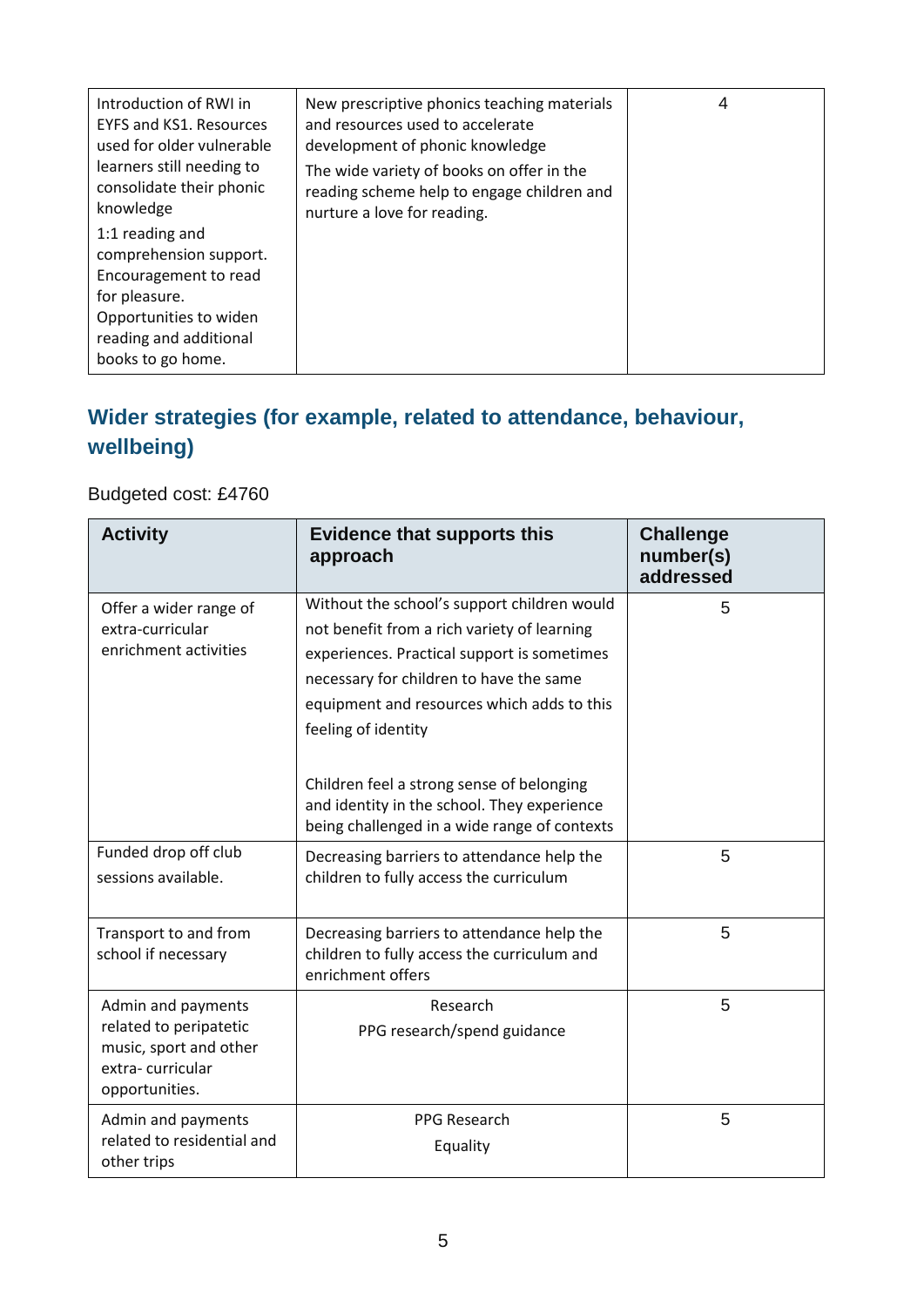**Total budgeted cost: £** *11760*